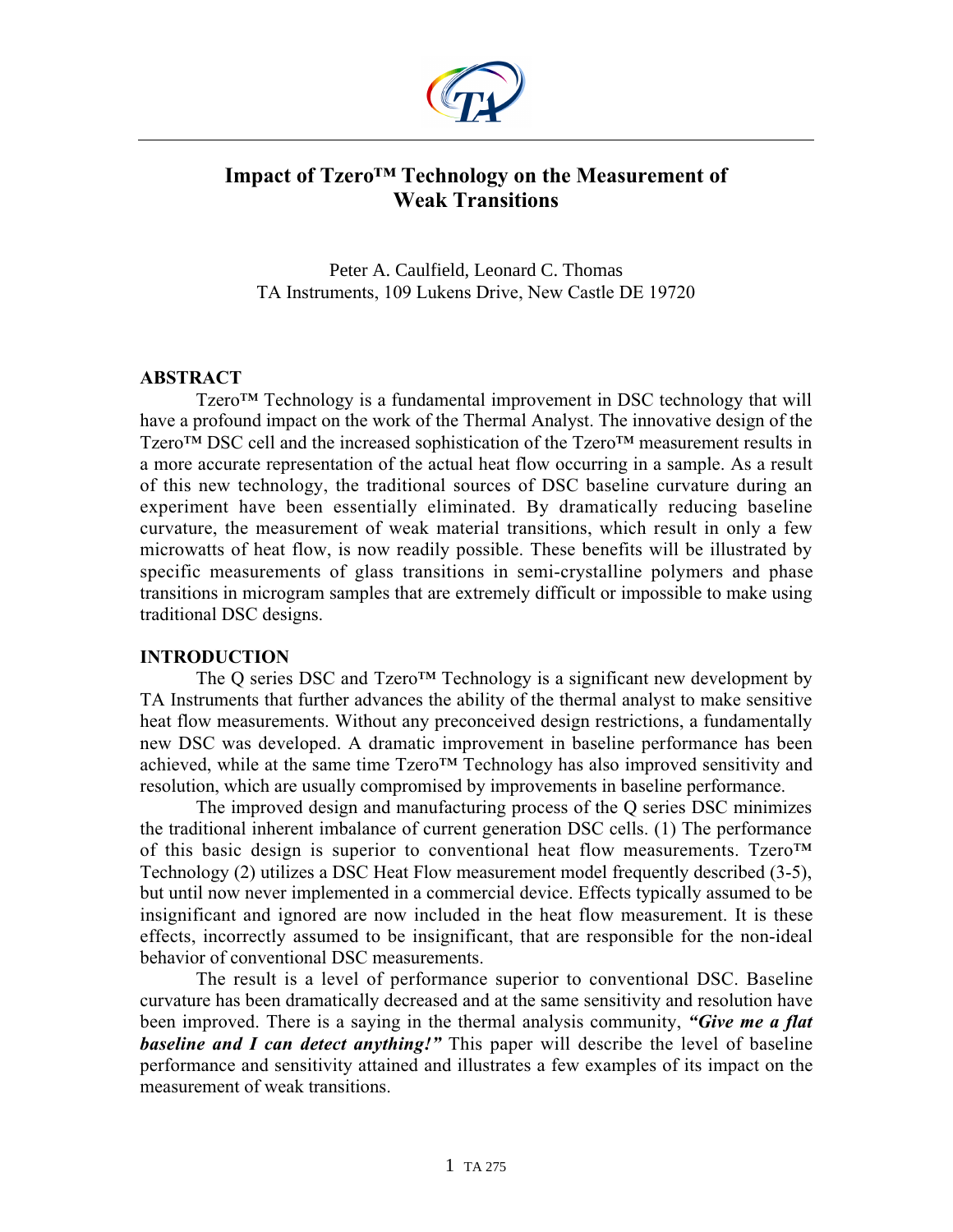## EXPERIMENTAL

A TA Instruments (New Castle, Delaware) Q100 Differential Scanning Calorimeter was used in these experiments. A Refrigerated Cooling System (RCS) and the Finned Air Cooling System (FACS) were both used as cooling devices. In all cases, the instrument was purged with dry Nitrogen. After installing and conditioning the cooling device, instrument calibration was performed using the Advantage for Q Series Calibration Wizard over the temperature range of  $-90$  to  $400^{\circ}$ C at a heating rate of 20°C/min. Temperature calibration was performed using high purity Indium, also at a heating rate of 20°C/min.

The baseline performance data was based on a series of 8 consecutive empty cell baseline cycles acquired using an RCS as the cooling device, a temperature range of –90 to 400°C, a heating rate of 20°C/min, and the maximum data sampling rate of 10 points per second.

The Polypropylene analysis utilized a 40µm thick film of Polypropylene film obtained from Goodfellow (Cambridge, England.) A single ply, nominal 1mg, was encapsulated in a standard crimped Aluminum pan. The sample was given a known thermal history by heating the sample to 180°C and cooling the sample slowly to -90°C. This maximized the degree of crystallinity and minimized the level of the amorphous phase, making the analysis of the glass transition that much more challenging. The sample was then heated at 20, 10 and  $5^{\circ}$ C/min from -90 $^{\circ}$ C through the glass transition. A data sampling rate of 10 points per second was also used.

The microgram Indium analysis utilized a high purity sample of Indium obtained from TA Instruments. A small piece of Indium was pressed flat and, while working under a stereomicroscope, a much smaller piece was cut using a razor and transferred to a preweighed standard crimped Aluminum pan using a sharpened dental pick. The pan was weighed using a Cahn C-33 Microbalance and found to be  $1.0\pm 0.5\mu$  m. The sample was analyzed by equilibrating the sample at  $180^{\circ}$ C, then  $50^{\circ}$ C and then heating at  $1^{\circ}$ C/min through the melt transition.

The TAWN test specifies very precisely the test conditions to be used. The test utilized a 0.25±0.02mg sample of 4, 4'-Azoxyanisole, 98%, obtained Aldrich Chemical. The sample was weighed into a standard crimped Aluminum pan, heated to  $130^{\circ}$ C, held isothermal for 5 minutes and then heated at  $0.1^{\circ}$ C/min to  $140^{\circ}$ C. A data sampling interval of 1sec/pt was used rather that the 10sec/pt specified by the TAWN test. The faster sampling rate was required because, as measured by the Q100, the peak was too narrow to be adequately resolved at the slower data sampling rate.

## BASELINE PERFORMANCE

The baseline performance of conventional DSC is limited by fundamental assumptions made concerning the imbalance of the DSC when measuring and calculating heat flow. The truly significant feature of Tzero<sup>™</sup> Technology is that even though the imbalance is minimized through design and manufacturing improvements, the remaining imbalance is not assumed to be insignificant. On the contrary, the residual imbalance is actually measured during calibration and those effects are included in the heat flow measurement. The result of this effort is a dramatic decrease of most if not all of the instrumental artifacts present in conventional DSC baselines.

As it pertains to the detection of weak transitions, baselines that are flat and without significant curvature, are extremely important. Traditionally, baseline subtraction was required to obtain an adequately flat baseline. This required a baseline experiment using the precise conditions and preferably immediately before each experimental run.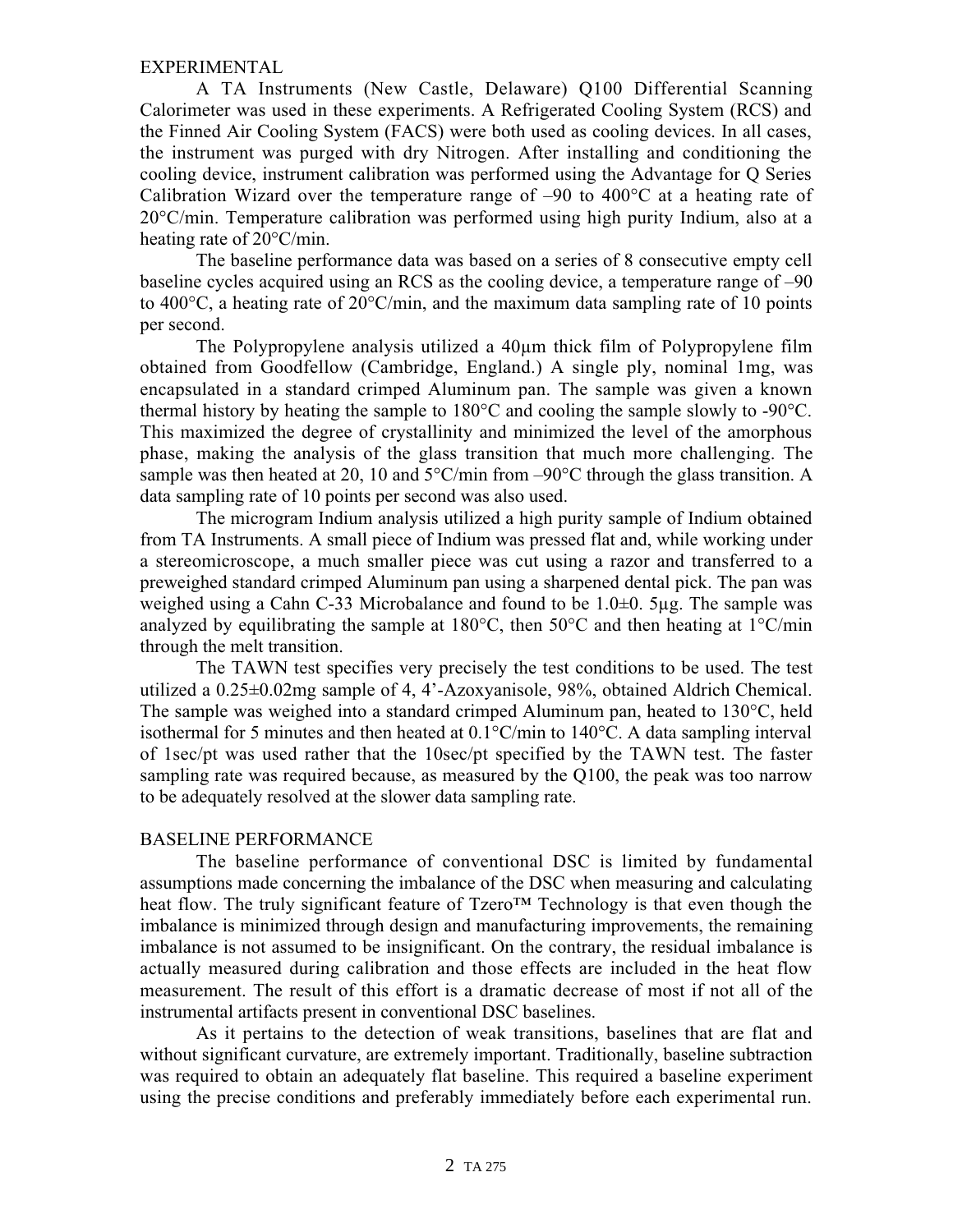The effectiveness of this baseline subtraction technique is often limited by the repeatability of the DSC baselines.

The Q series DSC and Tzero™ Technology generate a DSC baseline that is not only repeatable but also flat. Baseline bow, or curvature can be defined as the maximum deviation of the heat flow signal from a linear baseline drawn between two temperature limits, and has traditionally been used as a critical measure of DSC performance.

A typical result of a Tzero™ baseline cycling experiment as described is shown in figure 1. The average baseline curvature over a 250°C temperature range beginning at  $-50^{\circ}$ C was found to be 10µW. This data was obtained during the development phase of the Q series DSC and represents average results and is not intended to represent a performance specification. Rather, these results are intended to illustrate the level to which baseline curvature can be reduced using Tzero™ Technology.



Q series DSC Tzero™ Baseline Performance

## POLYPROPYLENE ANALYSIS

Polypropylene is a widely used semi crystalline polymer and as such contains both an amorphous and a crystalline phase. The ability to detect and evaluate both of these phases can be extremely important. The amorphous phase can be characterized by the glass transition, which may be observed as a step change in the DSC heat flow signal. Unfortunately, in the case of polypropylene, the glass transition is rather challenging to detect and evaluate using DSC. Since the magnitude of the step change is rather small.

An overlay of the three curves obtained in the experiment described earlier is shown in Figure 2. In this experiment, the step change in the heat flow signal at the glass transition of the 40µm film of Polypropylene film was clearly observed. As expected, since sensitivity is proportional to the heating rate, the magnitude of the transition increased as the heating rate was increased. At 20°C/min, the step change was 37.8µW. However, at the slower heating rates, 10 and  $5^{\circ}$ C/min, the transition was only 13.4 and 9.8µW.

Such a small transition would be difficult to observe using conventional DSC with significant baseline curvature. At the very least, baseline subtraction would be required, however the effectiveness of baseline subtraction is often limited by baseline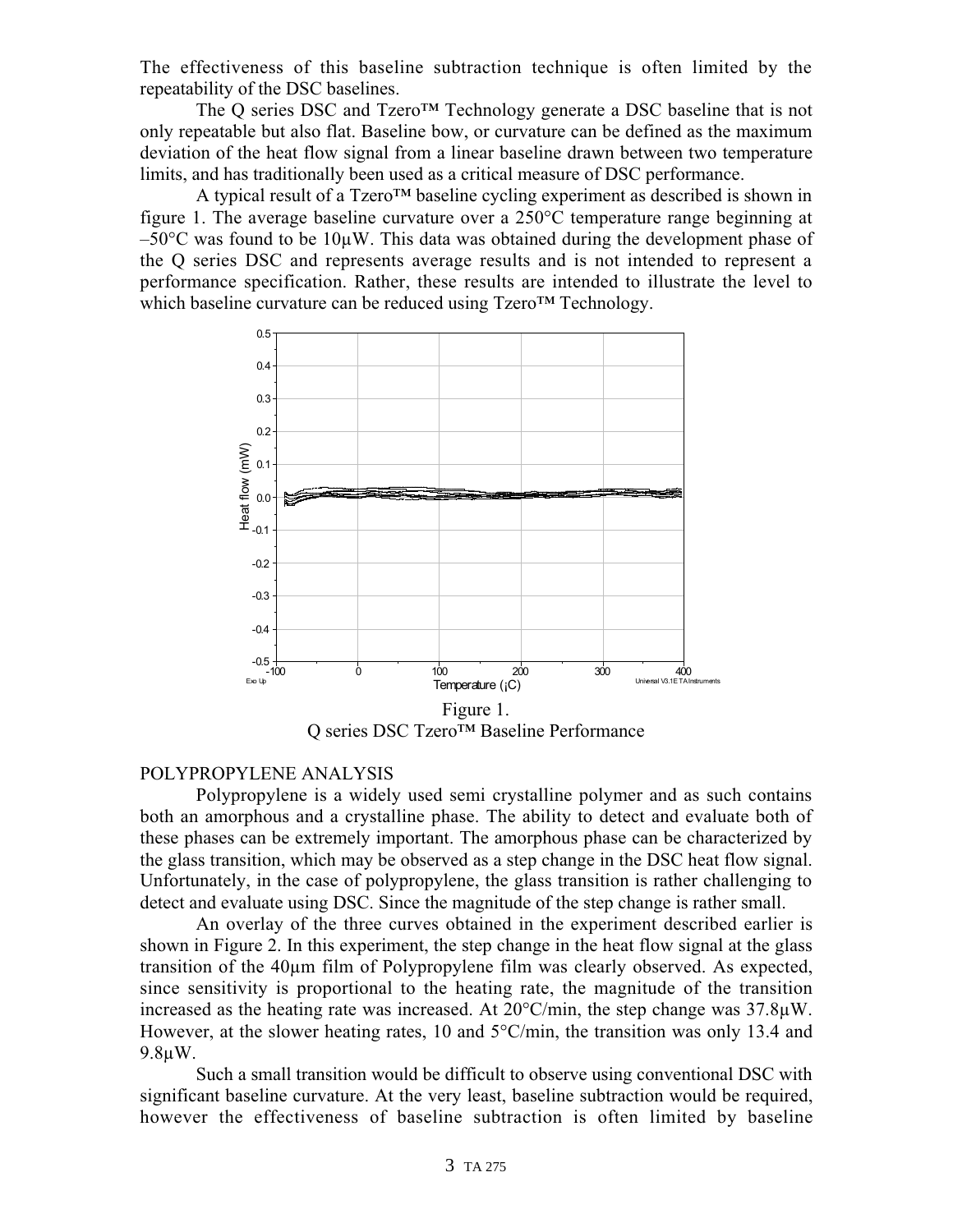repeatability. Another challenging aspect of this analysis is the proximity of the transition to 0°C. The presence of any water artifacts introduced by the cooling system would interfere with this analysis.



Polypropylene Glass Transition as a Function of Heating Rate

# MICROGRAM INDIUM ANALYSIS

In many situations, the ability to detect very small transitions can be extremely valuable. Often, only a very small amount of sample may be available, such as after the purification of a new compound under development. In other cases, the analyte may be present only as a minor component in the bulk sample and cannot be purified and concentrated. In these cases, when observing transitions in the  $\mu$ W range, flat baselines and high sensitivity become very important.

Figure 3 shows the analysis of a  $1.0 \pm 0.5 \mu$ g sample of Indium. The sample was carefully prepared as described earlier and then heated at  $1^{\circ}$ C/min through the melt transition. The result clearly shows that melt transition of a 1µg Indium sample is well within the detection limits of the Q100 DSC. The peak height of this transition was only 2.2µW. The s/n ratio was about 5, close to the quantification limits and the measured area, or the enthalpy of the melt only 0.040mJ. Given the uncertainty in the sample size due to the extremely small size, I would be hesitant to quantify this measurement, however, this example serves to illustrate the utility of high baseline performance and sensitivity when working with small transitions.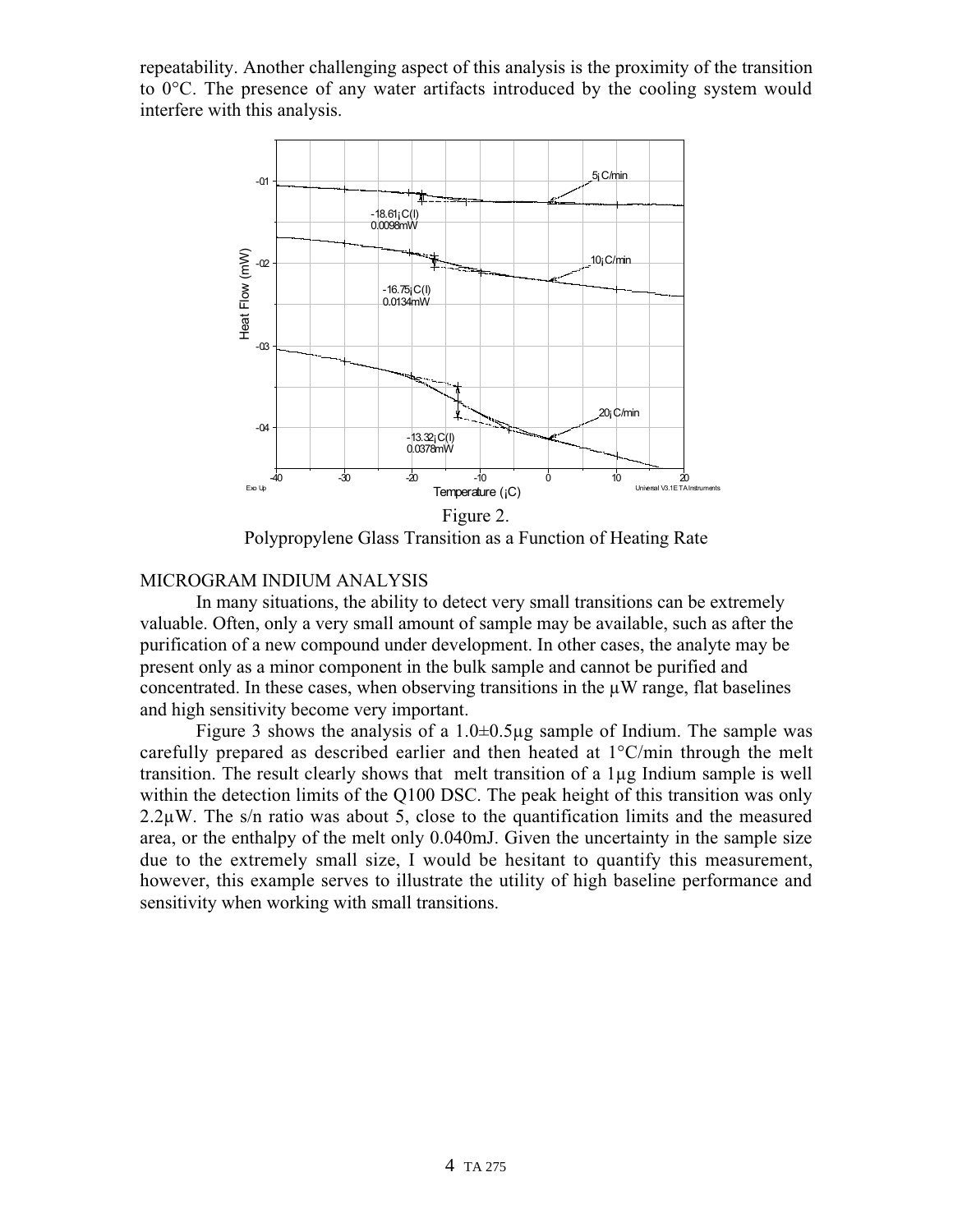

Melt Transition of 1 Microgram of Indium at 1°C/min

## TAWN SENSITIVITY TEST

The Dutch Society for Thermal Analysis (TAWN) developed a comparative test of the resolution and sensitivity of DSC instruments (6). The test uses a small sample of 4, 4'-Azoxyanisole, which has a pair of endothermic transitions spaced  $\sim$ 17 $\degree$ C apart. The first is a large solid-liquid crystal transition at about 117°C and the second is a small liquid crystal-isotropic liquid transition at about 134°C. The sensitivity test heats and cools the sample at a very slow heating rate  $(0.1^{\circ}C/\text{min})$  through the second, smaller transition and evaluates the peak height measured compared to the peak-peak baseline noise level.

This experiment was carried out as described earlier and the result is shown in Figure 4. The small liquid crystal-isotropic liquid transition (delta  $H \approx 2J/g$ ) was clearly detected with a peak height of 16 $\mu$ W. Given the magnitude of the transition,  $\sim$ 2J/g, and the very slow heating rate, 0.1°C/min, this measurement is clearly within the detection and probably the quantification limits.

The TAWN procedure specifies precisely how the data is to be presented and analyzed. The data was plotted and a linear baseline was drawn between 132°C and 136°C. The peak height was determined and the maximum peak-peak variation of the baseline was also determined. The sensitivity is quantified by dividing the peak height by the peak-peak variation of the baseline over the temperature range. Using the TAWN definition, the sensitivity was found to be 8, indicative of the excellent sensitivity of the Q Series DSC.